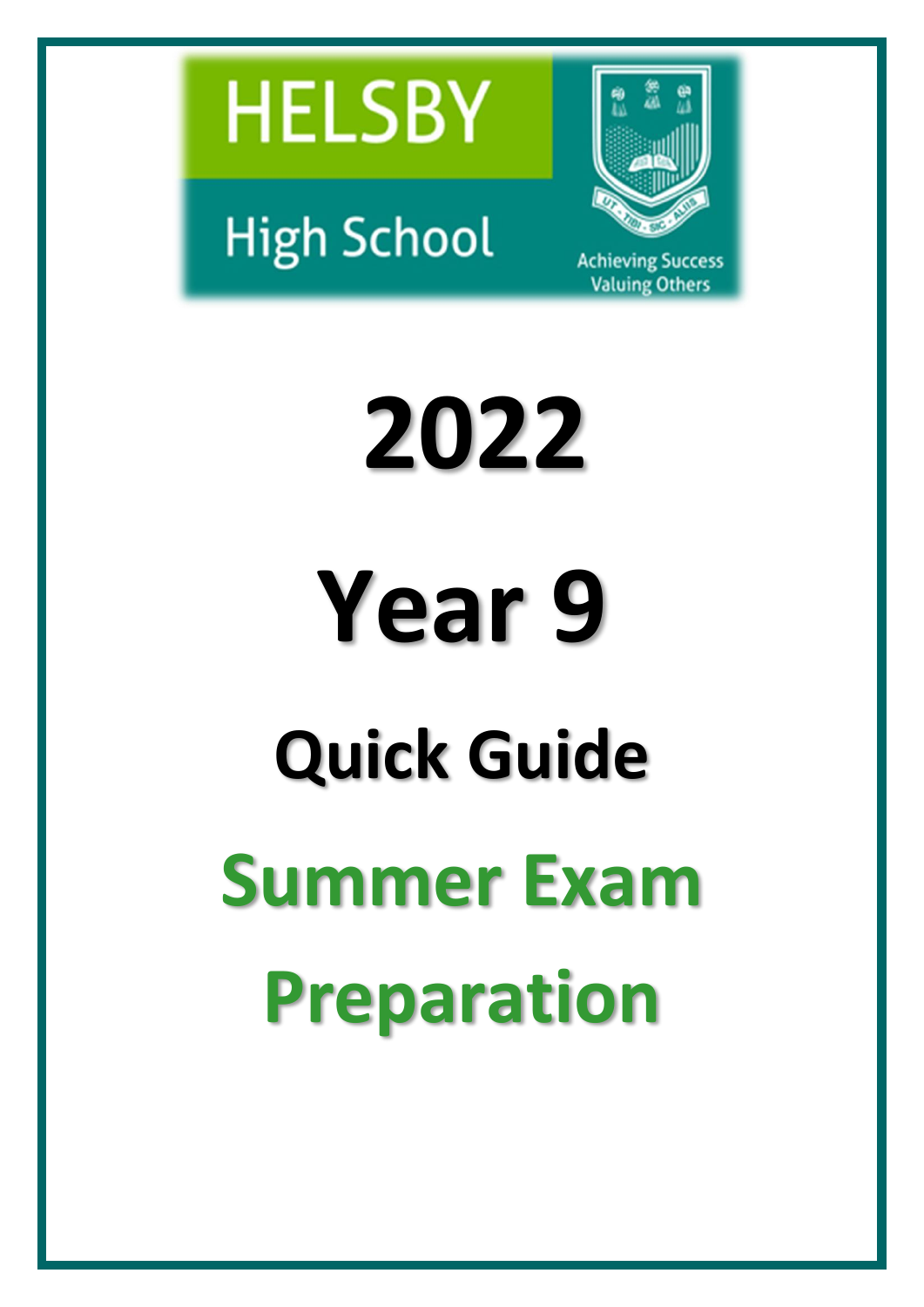# **English**

Reading Assessment – Assessment 1

Students will read two short non-fiction texts which are linked via theme. They will then answer questions based upon the texts. The questions will test the students understanding of the text (retrieval, comprehension and inference) and their ability to analyse and comment on the effect of the writer's methods and make comparisons between the texts. The students will be expected to give a detailed response to the comparison question and support their ideas with evidence from the text.

Students will be prepared for their assessments in lessons.

#### Writing Assessment - Assessment 2

The students will complete a transactional writing task. They are advised to spend 10 minutes planning before writing their response. A transactional piece is essentially a non-fiction style piece of writing and students will be asked to write in the format of a speech, article or letter. Students are also advised to leave time to check their work for errors.

The writing task is linked thematically to the extracts the students have to read.

Students spelling, punctuation and grammar skills will be assessed through the writing task.

Students will be prepared for their assessments in lessons. They should revise the letter, article and speech writing formats.

### **Expressive Arts**

Art

Students will show their work to date to be assessed by their class teacher. They will undertake key tasks to assess the skills they have developed so far.

Use sketch books and assessment feedback to date to help you prepare for this assessment.

#### Music

Students will answer key questions and complete key tasks to uncover the knowledge retained from all projects this year. Questions will be listening and written questions.

Use your Music books and KS3 bbc bite size <https://www.bbc.co.uk/bitesize/subjects/zmsvr82> to help with revision.

#### Drama

Students will create an original performance based on a given stimulus and write 3 questions about the effect of the performance on the audience. This will be assessing the skills you have developed so far and students need to include their learning in their performance.

Use drama books to help remember all your learning. Use your assessment sheets to help focus you on what good drama should be like. Use bbc bite size Drama to help <https://www.bbc.co.uk/bitesize/guides/zn4xwty/revision/1>

### **Computer Science**

For Computer Science, Year 9 will be provided with a revision booklet via Show My Homework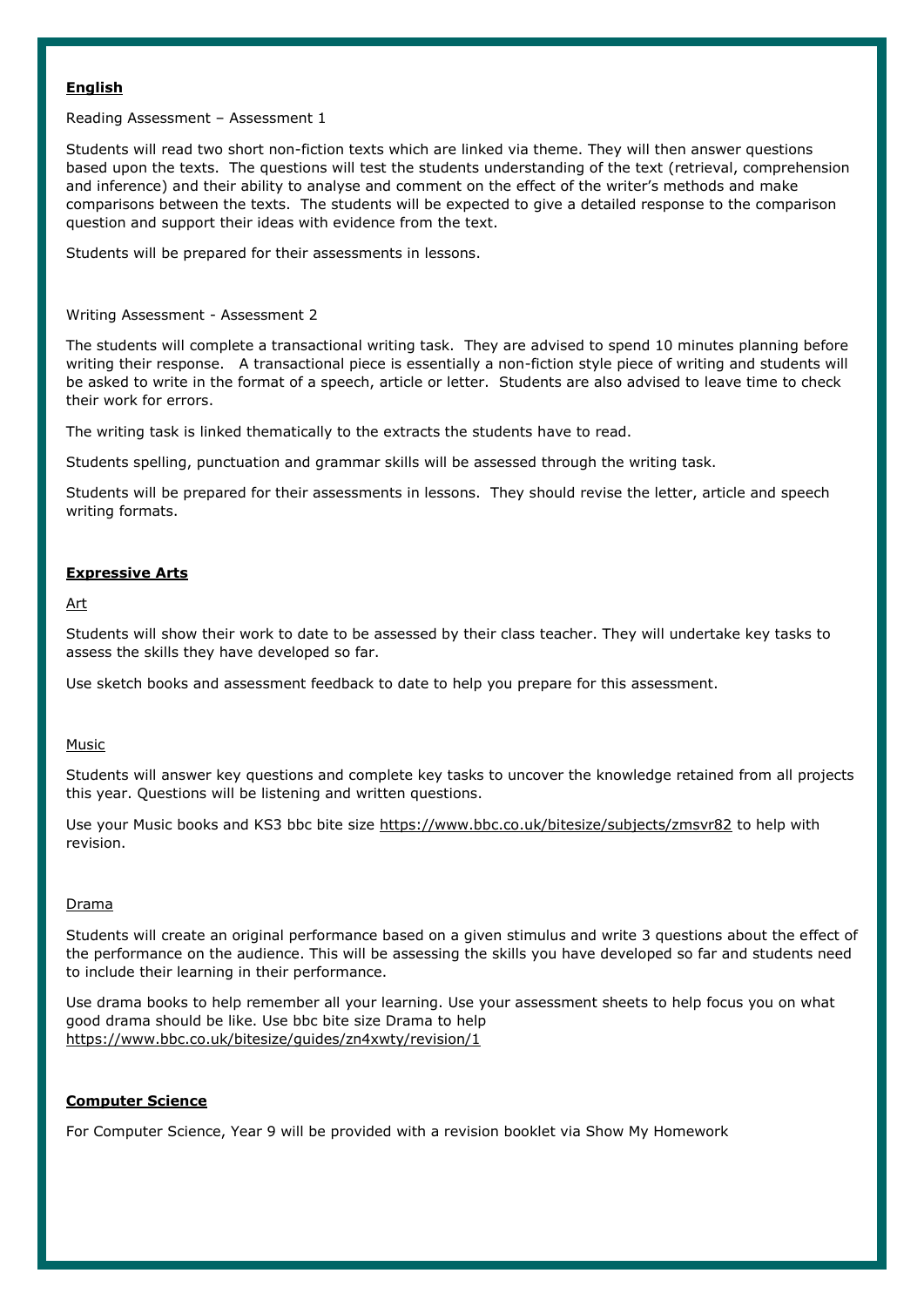### **Geography**

'Landscapes of the UK'.

Knowledge organisers will be provided by class teachers and added to show-my-homework.

# **History**

Students will be given key terms to learn from the whole of year 9. Students will answer longer questions and source questions on the Social Change since 1945 topic. Students will use their class work booklet for revision.

# **Maths**

| Higher                                  |   | Foundation                            |
|-----------------------------------------|---|---------------------------------------|
| Number                                  |   | Number                                |
| Algebra<br>2                            | 2 | Algebra                               |
| 3<br>Interpreting and representing data | 3 | Graphs, tables and charts             |
| Fractions, ratio and proportion<br>4    | 4 | Fractions and percentages             |
| 5<br>Angles and trigonometry            | 5 | Equations, inequalities and sequences |
| 6<br>Graphs                             | 6 | Angles                                |
| Area and volume                         |   | Averages and range                    |
|                                         | 8 | Perimeter, area and volume 1          |

# **MFL**

### French

**Reading exam –** You will have a series of short texts in French to read. Each text will be followed by some questions in English or multi-choice boxes to tick, to show what you have understood. These are the kind of tasks that we regularly do together in lessons.

**Writing exam -** you will have a few sentences to write based on all the topics we have studied this year (Family & friends, sport, TV & film, technology, food & celebrations). You will then have the chance to write in more detail on the topic of MY FREETIME (what you do at the weekend – sport, technology or film etc. - where, who with and why etc.)

# **How to prepare –**

- Look over the knowledge organisers that you have for each of the topics Family & friends, sport, TV & film, technology, food & celebrations.
- Practise reading and listening to these topics online on Linguascope or Active Learn
- Practise writing some sentences about your freetime activities. Remember what you need to include to reach the next level eg frequency words, opinions and reasons, negatives, different subjects, two verbs together (j'aime faire…), the future tense (je vais visiter…), the perfect tense (je suis allé..) & the imperfect tense (Quand j'étais jeune, j'aimais…)
- Please ask your teacher if you can't find any of your knowledge organisers or if you have forgotten your passwords.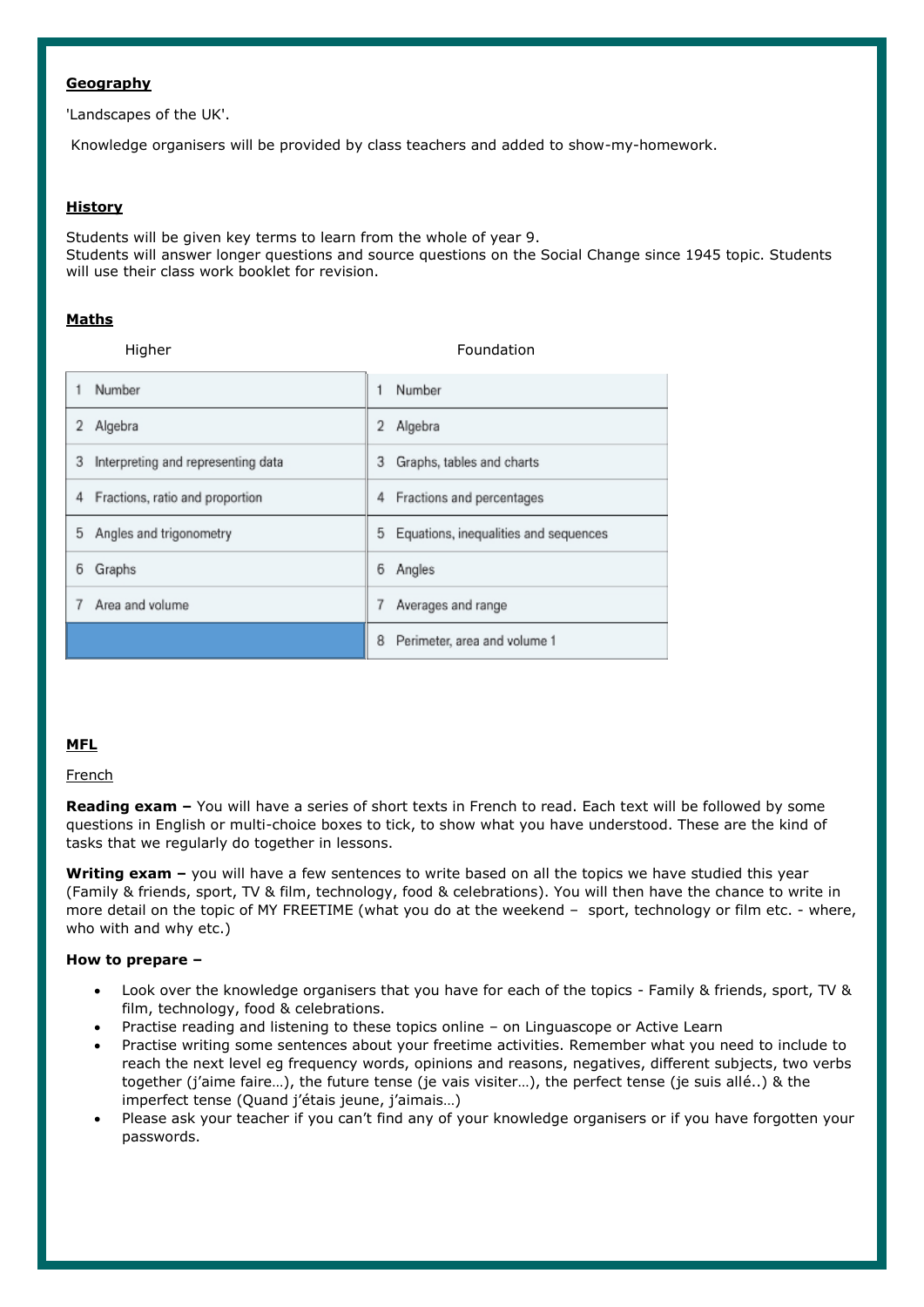#### German

**Reading exam –** You will have a series of short texts in German to read. Each text will be followed by some questions in English or multi-choice boxes to tick, to show what you have understood. These are the kind of tasks that we regularly do together in lessons.

**Writing exam –** you will have a few sentences to write based on all the topics we have studied this year (School, free time including sport, TV, film, reading, and technology, and family and friends). You will then have the chance to write in more detail on the topic of MY FREETIME (what you do at the weekend – sport, technology or film etc. - where, who with and why etc.)

#### **How to prepare –**

- Look over the knowledge organisers that you have for each of the topics School, free time (sport, TV, film, reading, and technology), and family and friends
- Practise reading and listening to these topics online on Linguascope or Active Learn
- Practise writing some sentences about your free time activities. Remember what you need to include to reach the next level eg frequency words, opinions and reasons, negatives, different subjects, the future tense (Ich werde … + infinitive), the perfect tense (Ich bin … gegangen. / Ich habe … gemacht. / Ich habe … gespielt.) & the imperfect tense (Es war…/Ich hatte…/Ich musste…)
- Please ask your teacher if you can't find your knowledge organisers or if you have forgotten your passwords.

### **Religious Education**

- Philosophy & Ethics
- Prejudice and Discrimination

Revision sheets will be handed out in class and put on SMHW

### **Science**

Biology

Cells Microscopes Stem cells Mitosis Diffusion Blood and blood vessels Heart Digestion (and food tests) Gas exchange (Lungs) Enzymes Respiration Effects of exercise General How Science Works skills. (graphs, tables, calculations etc.)

Resources including links to Oaks Academy and BBC Bitesize will be placed on SMHW.

### Chemistry

C1 Atomic Structure, The Periodic Table, Groups in the Periodic Table. C4 Chemical Changes, Reactions of Metals, Reactions of Acids.

All revision resources will be on SMHK, including links to My GCSE Science, BBC Bitesize, Keboodle, Oak Academy.